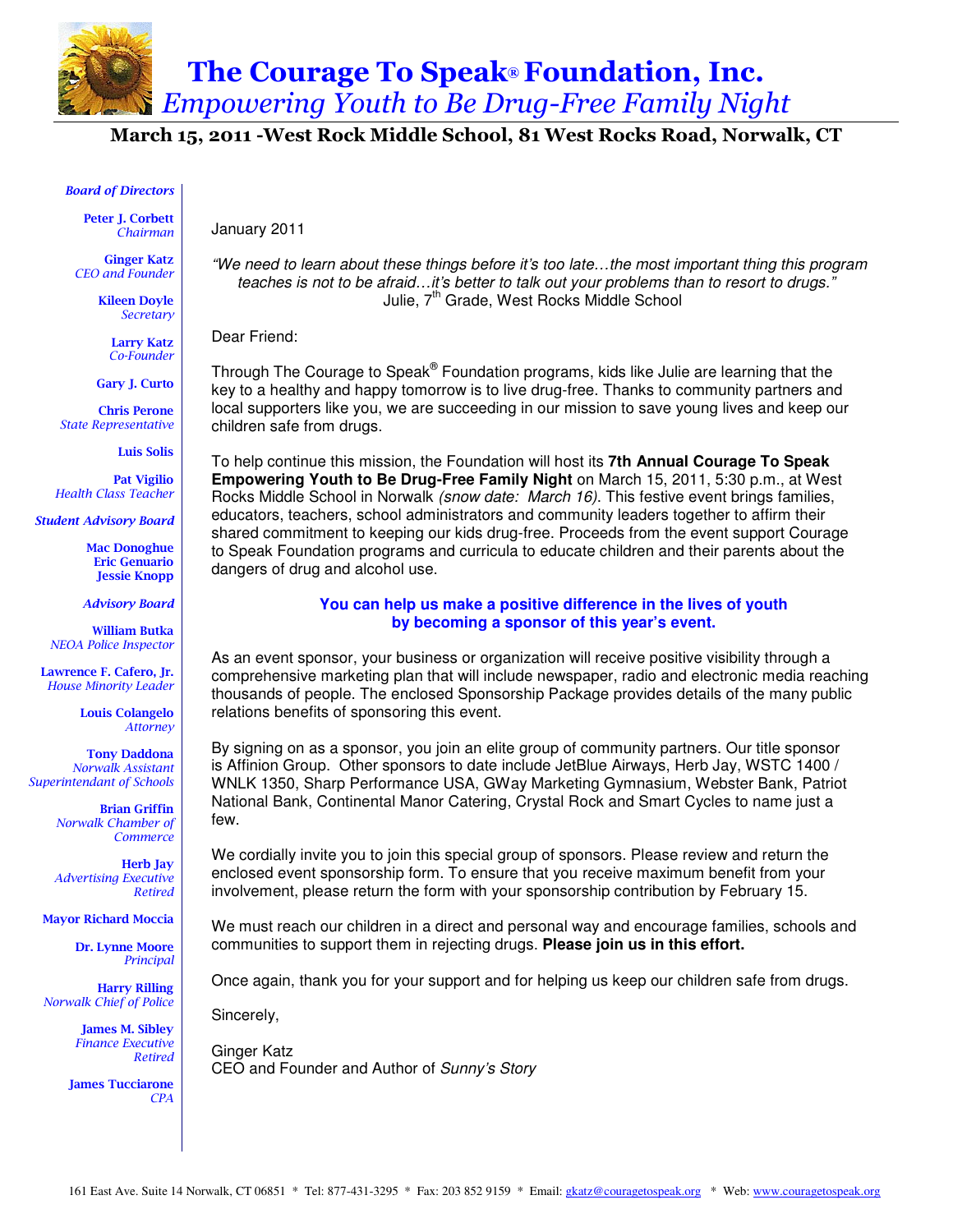The Courage To Speak® Foundation, Inc. Empowering Youth to Be Drug-Free Family Night

March 15, 2011 -West Rock Middle School, 81 West Rocks Road, Norwalk, CT

## Platinum Title Sponsor: \$5,000

- $\triangleright$  "Title Sponsorship" recognition with logo throughout the Event
- $\triangleright$  Press releases in newspapers, with prominent mention of Title Sponsor
- $\triangleright$  Featured in newspaper advertising and radio interviews
- $\triangleright$  Top billing in electronic newsletter to 9,000 subscribers nationwide
- $\triangleright$  Top Sponsorship recognition on posters at schools, City Hall, and Library plus flyers at businesses
- $\triangleright$  Twenty-five dinner tickets
- $\triangleright$  Your company banner displayed at the Event
- $\triangleright$  Company logo will be predominant on the placemat used at dinner by all guests
- $\triangleright$  Company name highlighted in the Event program booklet
- $\triangleright$  Company name and logo on Power Point Presentation with prominent display as the Title Sponsor

# Gold Sponsorship Packages: \$2,500

- $\triangleright$  Gold Sponsorship recognition with logo throughout the Event
- $\triangleright$  Press releases in newspapers with mention of sponsorship
- $\triangleright$  Listed in electronic newsletter to 9.000 subscribers nationwide
- $\triangleright$  Company name highlighted in the Event program booklet
- $\triangleright$  Gold Sponsor mention in newspaper advertising
- $\triangleright$  Company logo will be on the placemat used at dinner by all guests
- $\triangleright$  Sponsorship recognition on posters at schools, City Hall, Library plus flyers at businesses
- $\triangleright$  Fifteen dinner tickets
- $\triangleright$  Company Logo on Power Point Presentation at the Event

## Silver Sponsorship Package: \$500

- $\triangleright$  Silver Sponsorship recognition throughout the Event
- Press releases mention in media
- $\triangleright$  Company name in Event program booklet
- $\triangleright$  Sponsorship recognition on posters at schools, City Hall, Library plus flyers at businesses
- Silver Sponsorship mention in newspaper advertising
- $\triangleright$  Five dinner tickets
- Company Name on Power Point Presentation at the Event

## Friends of Courage To Speak® Foundation: \$100

 $\triangleright$  You'll earn the gratitude of children who are learning to be drug free and receive a special listing in our Event program booklet and Power Point Presentation